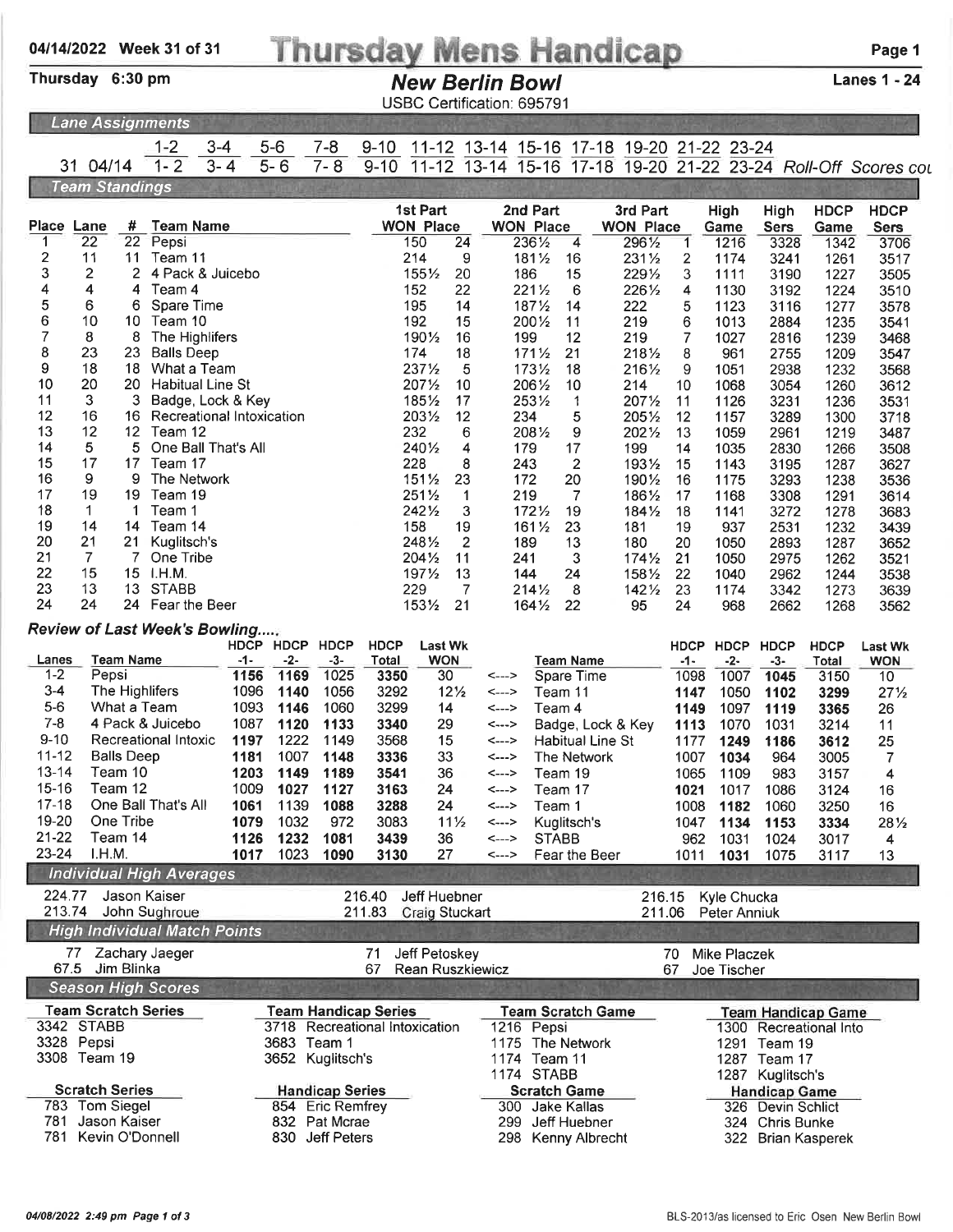# 04/14/2022 Week 31 of 31 Thursday Mens Handicap

### Lanes 1 - 24

| <b>Team Rosters</b>                                                                          |                                              |                         |          |                 |            |               |                                                                                         |               |  |  |
|----------------------------------------------------------------------------------------------|----------------------------------------------|-------------------------|----------|-----------------|------------|---------------|-----------------------------------------------------------------------------------------|---------------|--|--|
|                                                                                              |                                              |                         |          |                 |            | <b>Points</b> |                                                                                         | <b>Points</b> |  |  |
| ID#                                                                                          | Name                                         | <b>Pins Gms</b>         |          | <b>Ave HDCP</b> |            | Won           | <b>Pins Gms</b><br><b>Ave HDCP</b><br>ID#<br><b>Name</b>                                | Won           |  |  |
|                                                                                              | 1 - Team 1 Lane 1 HDCP=102 Ave=983           |                         |          |                 |            |               | 2 - 4 Pack & Juicebo<br>Lane 2 HDCP=120 Ave=964                                         |               |  |  |
|                                                                                              | 303 Scott Burdick                            | 15712                   | 84       | 187             | 29         | 61.0          | 126 Russell Shields<br>11217<br>66<br>169<br>45                                         | 36.5          |  |  |
|                                                                                              | 250 Rex Fair                                 | 16069                   | 84       | 191             | 26         | 57.5          | 10374<br>25<br>192<br>205 Jon Lloyd<br>54                                               | 30.0          |  |  |
|                                                                                              | 252 Jeremy Saddison                          | 14781                   | 78       | 189             | 27         | 52.0          | 206<br>12<br><b>Eric Schultz</b><br>14214<br>69<br>70                                   | 51.5          |  |  |
| 69                                                                                           | <b>Chris Peters</b>                          | 17455                   | 84       | 207             | 11         | 56.5          | 15159<br>187<br>29<br>10 Aaron Mueller<br>81                                            | 42.0          |  |  |
|                                                                                              | 76 Mark Peters                               | 18265                   | 87       | 209             | 9          | 60.5          | 210<br>9<br>78<br>Tom Siegel<br>16415                                                   | 55.0          |  |  |
|                                                                                              |                                              |                         |          |                 |            |               | 14613<br>72<br>202<br>16<br>25<br>Tyler Savignac                                        | 52.0          |  |  |
|                                                                                              |                                              |                         |          |                 |            |               | 27<br>129 Bill France<br>1015<br>6 bk190                                                | 2.0           |  |  |
|                                                                                              |                                              |                         |          |                 |            |               | 465<br>3.<br>-155<br>58<br>359 Guy Stuller                                              |               |  |  |
|                                                                                              | 3 - Badge, Lock & Key Lane 3 HDCP=93 Ave=995 |                         |          |                 |            |               | 4 - Team 4 Lane 4 HDCP=115 Ave=970                                                      |               |  |  |
|                                                                                              | 304 Steve Rozinski                           | 13148                   | 63       | 208             | 10         | 50.0          | 64 Josh Dec<br>5128<br>30<br>170<br>45                                                  | 19.0          |  |  |
| 305.                                                                                         | Brian Tonn                                   | 10867                   | 57       | 190             | 27         | 35.5          | 33<br>185<br>31<br>84 Jeff Peters<br>6110                                               | 21.0          |  |  |
| 92.                                                                                          | Tim Sowinski                                 | 13699                   | 72       | 190             | 27         | 42.0          | 197<br>Kevin O'Donnell<br>13053<br>66<br>20<br>128                                      | 45.0          |  |  |
| 19                                                                                           | Joe Ciurro                                   | 10521                   | 54       | 194             | 23         | 35.5          | 14605<br>72<br>202<br>16<br>36<br>Mike Knapp                                            | 43.0          |  |  |
| 93                                                                                           | John Sughroue                                | 18595                   | 87       | 213             | 6          | 64.5          | 189 Kyle Chucka<br>17508<br>81<br>216<br>3                                              | 55.5          |  |  |
| 171                                                                                          | <b>Brian Kasperek</b>                        | 9908                    | 57       | 173             | 42         | 46.0          | 24 Ryan Jastroch<br>3034<br>15<br>202<br>16                                             | 8.5           |  |  |
| 226<br>142                                                                                   | Jon King                                     | 4800                    | 30<br>18 | 160<br>199      | 54<br>18   | 21.0<br>13.0  | 6594<br>169<br>45<br>Leon Grob<br>39<br>105<br>198<br>33 Mario Serra<br>11939<br>19     | 32.0          |  |  |
|                                                                                              | Brian Uebelacker                             | 3588                    |          |                 |            |               | 60<br>2324<br>12<br>193<br>184 Al Declue<br>24                                          | 44.5<br>7.0   |  |  |
|                                                                                              |                                              |                         |          |                 |            |               | 21<br>2740<br>130<br>81<br>155 Anthony Miranti                                          | 9.5           |  |  |
|                                                                                              | 5 - One Ball That's All                      | Lane 5 HDCP=165 Ave=914 |          |                 |            |               | 6 - Spare Time Lane 6 HDCP=145 Ave=936                                                  |               |  |  |
|                                                                                              | 137 Jim Osielski                             | 12592                   | 69       | 182             | 34         | 52.0          | 14845<br>81<br>183<br>33<br>39 Ken Hausch                                               | 46.5          |  |  |
|                                                                                              | 306 Shane Parker                             | 1089                    | 6        | 181             | 35         | 4.0           | 72<br>179<br>36<br>31<br>Jim Hernigle<br>12949                                          | 42.5          |  |  |
| 141                                                                                          | <b>Bret Henkel</b>                           | 14982                   | 84       | 178             | 37         | 53.5          | 13990<br>75<br>186<br>30<br>248<br>Matt Gordon                                          | 55.5          |  |  |
| 138                                                                                          | John Morrell                                 | 15742                   | 84       | 187             | 29         | 54.5          | 193<br>43 Don Schmidt<br>15712<br>81<br>24                                              | 52.0          |  |  |
|                                                                                              | 143 Tim Schlict                              | 15108                   | 81       | 186             | 30         | 61.0          | 22<br><b>Jay Dinges</b><br>17383<br>89<br>195<br>77                                     | 64.0          |  |  |
|                                                                                              | 135 Devin Schlict                            | 8700                    | 57       | 152             | 61         | 37.0          | 6436<br>178<br>37<br>27<br>Rick Amann<br>36                                             | 24.5          |  |  |
| 172                                                                                          | Mark Anderson                                | 6949                    | 48       | 144             | 68         | 28.0          | 109<br>353 Brenden Hausch<br>877<br>8<br>99                                             | 10.0          |  |  |
|                                                                                              | 182 Nick Morrell                             | 2365                    | 15       | 157             | 56         | 7.5           |                                                                                         |               |  |  |
|                                                                                              | 186 Rob Nennig                               | 0                       |          | 0 bk143         | 69         |               |                                                                                         |               |  |  |
|                                                                                              | 7 - One Tribe Lane 7 HDCP=183 Ave=893        |                         |          |                 |            |               | 8 - The Highlifers Lane 8 HDCP=196 Ave=880                                              |               |  |  |
|                                                                                              | 53 Jon Butzlaff                              | 11711                   | 81       | 144             | 68         | 49.0          | 4 Peter Brey<br>13300<br>78<br>170<br>45                                                | 48.0          |  |  |
|                                                                                              | 193 Ken Frizzelle                            | 15018                   | 90       | 166             | 48         | 57.0          | 50<br><b>Richard Evans</b><br>12806<br>78<br>164<br>13.                                 | 52.0          |  |  |
| 56                                                                                           | David Olson                                  | 15155                   | 81       | 187             | 29         | 65.5          | 171<br>13890<br>44<br>14 Rean Ruszkiewicz<br>81                                         | 67.0          |  |  |
|                                                                                              | 197 Anthony Herman                           | 16081                   | 81       | 198             | 19         | 55.0          | 15651<br>87<br>179<br>36<br>81<br>Lyle Parve                                            | 61.5          |  |  |
| 194.                                                                                         | Kevin Manning                                | 14866                   | 75       | 198             | 19         | 45.0          | 15 Peter Van Aacken<br>16474<br>84<br>196<br>21                                         | 61.0          |  |  |
| 180                                                                                          | Kevin Harrington                             | 479                     |          | 3 bk141         | 71         | 4.0           | 36<br>6460<br>179<br>350 Larry Teller<br>36                                             | 16.0          |  |  |
| 225.                                                                                         | Daniel Meier                                 | 437                     |          | 3 bk179         | 36         | 2.0           | 362 Cathy Baumgardt<br>964<br>6 bk162<br>52                                             | 3.0           |  |  |
|                                                                                              | 9 - The Network Lane 9 HDCP=57 Ave=1035      |                         |          |                 |            |               | 10 - Team 10 Lane 10 HDCP=211 Ave=864                                                   |               |  |  |
|                                                                                              | 62 Bill Spitzer                              | 15372                   | 78.      | - 197           | 20         | 49.5          | 11885<br>43<br>122 Peter Schiebel<br>69<br>172                                          | 43.0          |  |  |
|                                                                                              | 185 Eric Dehli                               | 8448                    | 42       | 201             | 17         | 27.0          | 173 Dan Gamberini<br>11213<br>68 164<br>50                                              | 52.0          |  |  |
|                                                                                              | 46 Jeff Huebner                              | 15581                   | 72       | 216             | 3          | 49.0          | 179 Tyler Blankenheim<br>12549<br>75<br>47<br>167                                       | 51.5          |  |  |
|                                                                                              | 108 Daryl Zaremba                            | 16391                   | 78       | 210             | 9          | 45.5          | 116 Kyle Jinkins<br>13015<br>72<br>180<br>36                                            | 57.0          |  |  |
| 111                                                                                          | <b>Peter Anniuk</b>                          | 16463                   | 78       | 211             | 8          | 49.5          | 11425<br>63<br>181<br>35<br>178 Joe Jelacic                                             | 46.5          |  |  |
|                                                                                              | 95 Dustin Toth                               | 3738                    | 18       | 207             | 11         | 11.0          | 123 Eric Schreindl<br>13208<br>75<br>39<br>176                                          | 47.0          |  |  |
| 187<br>29<br>22.0<br>366 Kevin Geiger<br>5050<br>27<br>11 - Team 11 Lane 11 HDCP=77 Ave=1013 |                                              |                         |          |                 |            |               |                                                                                         |               |  |  |
|                                                                                              |                                              |                         |          |                 |            |               | 12 - Team 12 Lane 12 HDCP=176 Ave=902                                                   |               |  |  |
| 87.                                                                                          | Joe Tischer                                  | 16219                   | 81       | 200             | 18         | 67.0          | 153 Mike Gaffney<br>10454<br>63<br>165<br>49                                            | 45.0          |  |  |
|                                                                                              | 16 Dan Ratzburg                              | 5300                    | 27       | 196             | 21         | 22.0          | 11761<br>307 Iggy Megna<br>69<br>170<br>45                                              | 53.5          |  |  |
|                                                                                              | 82 Mike Strege                               | 16783                   | 90       | 186             | 30         | 53.5          | 112 Eric Jung<br>12278<br>63<br>194<br>23                                               | 48.5          |  |  |
|                                                                                              | 3 Steve Matuka                               | 16173                   | 78       | 207<br>224      | 11         | 50.5          | 12096<br>40<br>151<br>Mark Pawlak<br>69<br>175<br>198                                   | 42.5          |  |  |
| 97                                                                                           | Jason Kaiser<br>136 Landon Carus             | 15509<br>12165          | 69<br>60 | 202             | $-3$<br>16 | 47.0<br>41.0  | 149 Jason Pawlak<br>13124<br>19<br>66<br>199 Chris Schaller<br>13249<br>25<br>69<br>192 | 45.5<br>50.0  |  |  |
| 277                                                                                          | Mike Klein                                   | 5932                    | 30       | 197             | 20         | 20.0          | 130 Eric Strupp<br>9203<br>48<br>191<br>26                                              | 32.0          |  |  |
|                                                                                              |                                              |                         |          |                 |            |               |                                                                                         |               |  |  |